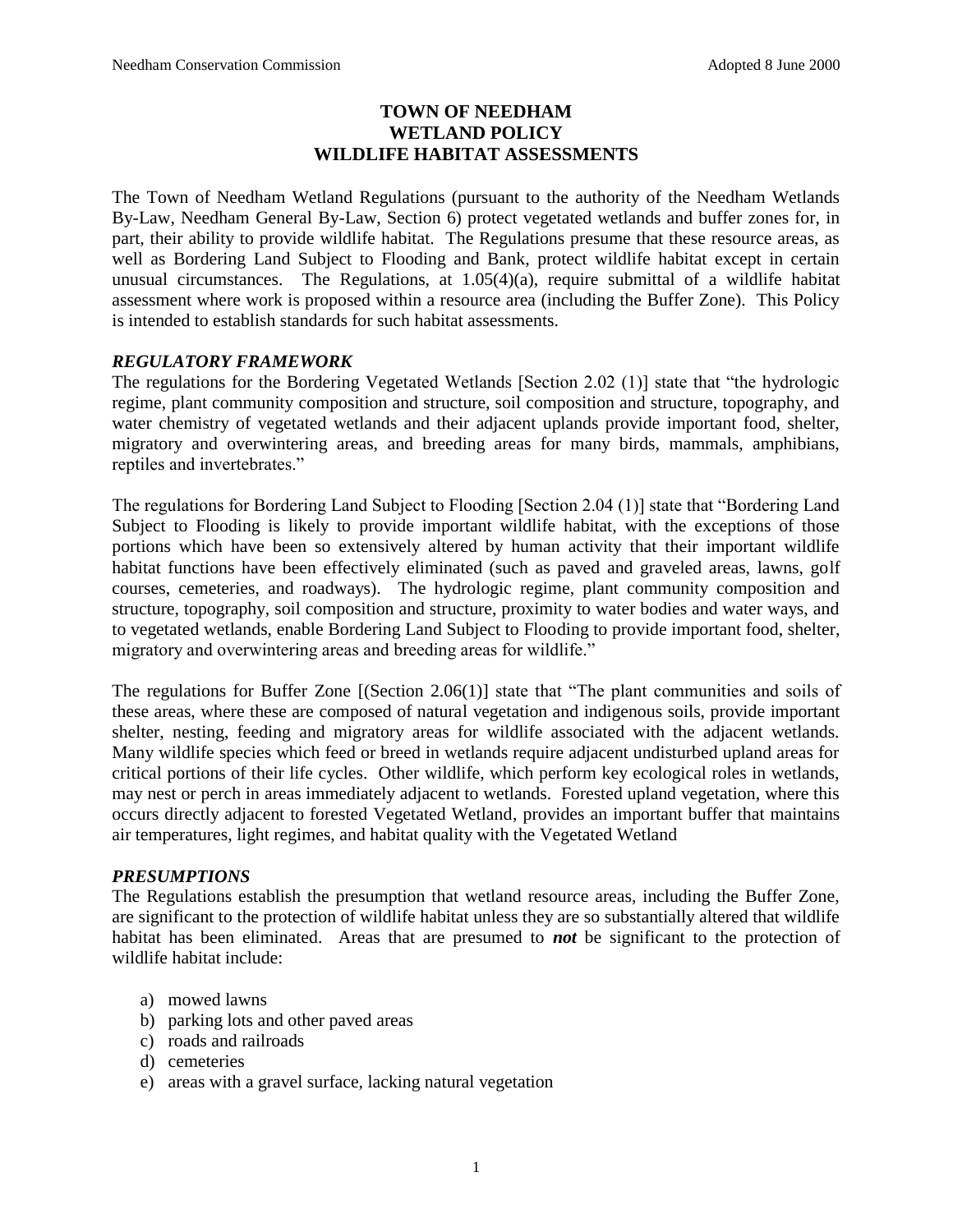The regulations presume that the alteration of any resource area (including the Buffer Zone) will adversely affect the ability of the resource to protect wildlife habitat, including the ability of the resource to provide shelter, nesting habitat, migratory habitat, feeding habitat, or other habitat functions, for birds, mammals, amphibians, or reptiles. The regulations presume that alteration of the Buffer Zone is likely to have an adverse effect on the ability of the adjacent Bordering Vegetated Wetland or Bank to provide wildlife habitat. The performance standards for each of the resource areas require that any proposed work, permitted by the Commission, shall not result in "any impairment of the capacity of said area to provide important wildlife habitat functions."

The Massachusetts Wetlands Protection Regulations (310 CMR 10.00 et seq) provide clear performance standard thresholds for work that is presumed to not impair the capacity of an area to provide important wildlife habitat functions:

- a) for Bordering Vegetated Wetland, alteration of less than 5,000 with equal replacement
- b) for Bordering Land Subject to Flooding, alteration of the lesser of (a) 5,000 square feet or (b) 10 percent of the land within the resource area
- c) for Bank, alteration of the lesser of (a) 50 linear feet or, (b) 10 percent of the total length of Bank
- d) for Riverfront Area, alteration of the greater of 5,000 square feet or 10 percent of the land within the resource area.

The Needham Conservation Commission incorporates these performance standards and the procedures for determination of Important Wildlife Habitat as established in DEP Wetland Program Policy 88-2. However, the state regulations do not address Buffer Zone, which is a resource area only under the Needham Wetlands Protection By-Law.

# *WILDLIFE HABITAT PERFORMANCE STANDARDS – BUFFER ZONE*

Work within the Buffer Zone of a Bordering Vegetated Wetland, Bank, or Land Under Water is presumed to not impair the capacity of the Buffer Zone to provide important wildlife habitat functions when the work will:

- 1. alter the lesser of (a) up to 5,000 square feet or (b) 10 percent of the land within the resource area, and
- 2. maintain undisturbed natural vegetation a minimum of 50 feet in width adjacent to the Bordering Vegetated Wetland, Bank or Land under Water

Applicants seeking to alter land within the Buffer Zone in excess of these thresholds must provide a wildlife habitat analysis to the Commission that includes the information listed in the next section of this Policy.

## *WILDLIFE HABITAT ANALYSIS*

Wildlife Habitat Analyses **must include the information listed below.** Habitat analyses that generate a numerical value rating for wildlife habitat do not provide this information and will not be accepted by the Needham Conservation Commission.

## **1. Description of Adjacent Wetland Resource Area (Bank, Land Under Water, or Bordering Vegetated Wetland)**

- a) Size or length within the subject property
- b) Total size or length
- c) Type of hydrology (seasonal maximum depth and extent of water)